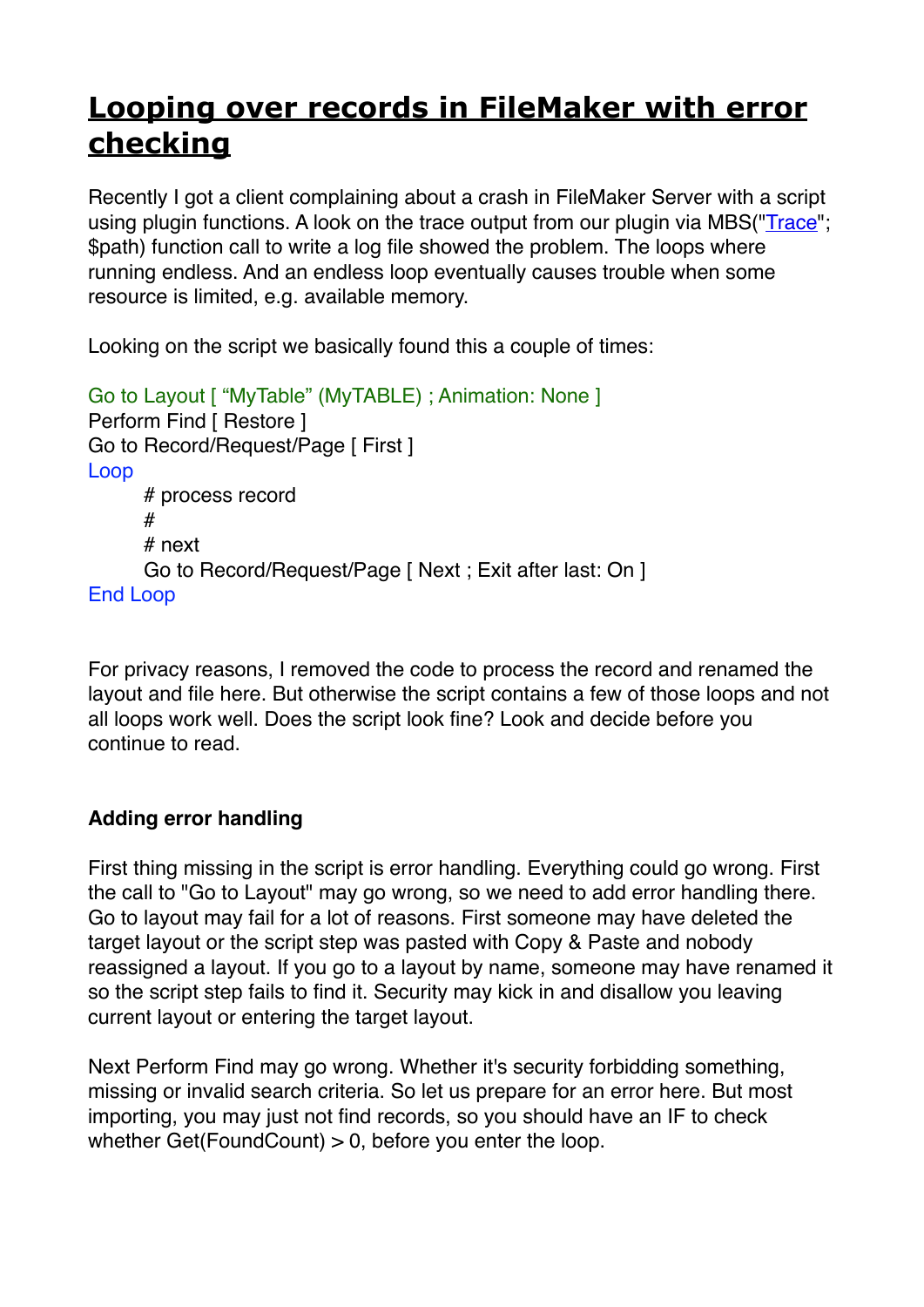The next line to go to first record may fail if there are no records, if you can't leave current record or you can't enter the first record as it may be locked. Same for the Go to Next Record script step in the loop. It will exit automatically when there are no more records, but what does it do, if it can't move to the next record? Probably stay and you have the endless loop.

So let us add error checks and the script gets much longer:

```
# avoid error dialogs to user and don't let them cancel it
Set Error Capture [ On ]
Allow User Abort [ Off ]
#
# go to first step
Go to Layout [ "MyTable" (MyTABLE) ; Animation: None ]
Set Variable [ $error ; Value: Get(LastError) ]
If [ $error \neq 0]# report to user
      Show Custom Dialog [ "Problem in script " & Get(ScriptName); "Failed to go 
to layout with error " & $error ]
      # return error to caller
      Exit Script [ Text Result: "Failed to go to layout with error " & $error ]
End If
#
Perform Find [ Restore ]
Set Variable [ $error ; Value: Get(LastError) ]
If [ $error \neq 0]# report to user
      Show Custom Dialog [ "Problem in script " & Get(ScriptName); "Failed to 
perform find with error " & $error ]
      # return error to caller
      Exit Script [ Text Result: "Failed to perform find with error " & $error ]
End If
#
Go to Record/Request/Page [ First ]
Set Variable [ $error ; Value: Get(LastError) ]
If \lceil $error \neq 0 \rceil# report to user
      Show Custom Dialog [ "Problem in script " & Get(ScriptName); "Failed to go 
to first record with error " & $error ]
      # return error to caller
      Exit Script [ Text Result: "Failed to go to first record with error " & $error ]
End If
#
Set Variable [ $list : Value: " " ]If [ Get(FoundCount) > 0 ]
```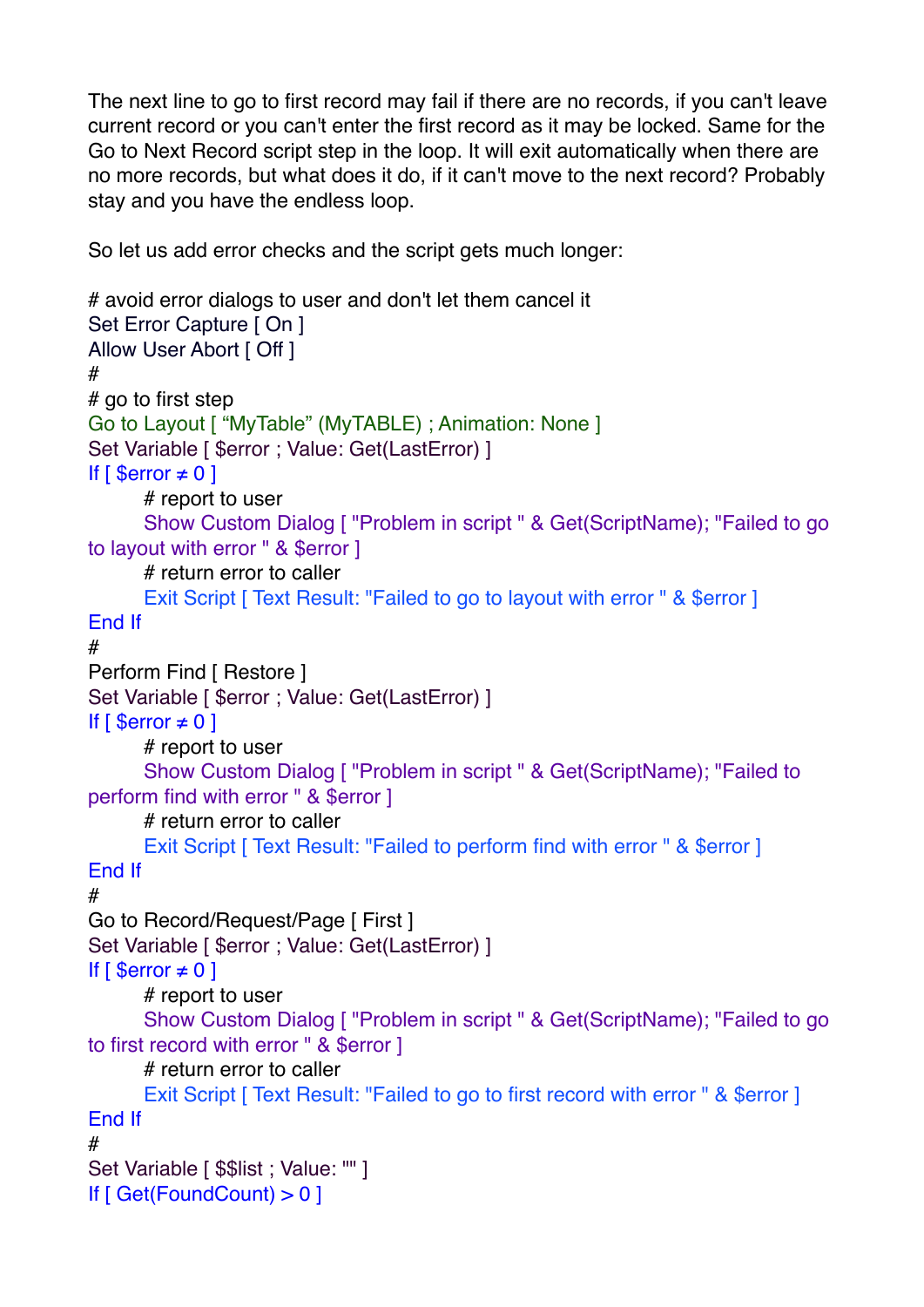Loop # process record # Set Variable [ \$\$list ; Value: \$\$List & Contacts::First & ¶ ] # # next Go to Record/Request/Page [ Next ; Exit after last: On ] Set Variable [ \$error ; Value: Get(LastError) ] If  $\lceil$  \$error  $\neq$  0  $\rceil$ # report to user Show Custom Dialog [ "Problem in script " & Get(ScriptName); "Failed to go to next record with error " & \$error ] # return error to caller Exit Script [ Text Result: "Failed to go to next record with error " & \$error ] End If End Loop End If # Exit Script [ Text Result: "OK" ]

You see we have a lot of error handling now. Can we make this shorter and log errors better? Yes, we can use FMSQL functions with [MBS FileMaker Plugin](https://www.monkeybreadsoftware.com/filemaker/) to write an error log in the database. Please create a table ErrorLog and add a few fields:

TS Timestamp ErrorMessage Text ErrorCode Number ScriptName Text AccountName Text RecordID Number TableName Text

You can add more fields as needed later. Now we define a new custom function named CheckError with a parameter Operation. The function is defined with one Let statement like this:

```
Let ( [
errorCode = Get(LastError);
errorMessage = get(LastExternalErrorDetail);
hasError = (errorCode \neq 0);
$$error = If ( hasError ; "Failed to " & Operation & " with error " & errorCode; "");
```

```
log = If ( has Error ;
```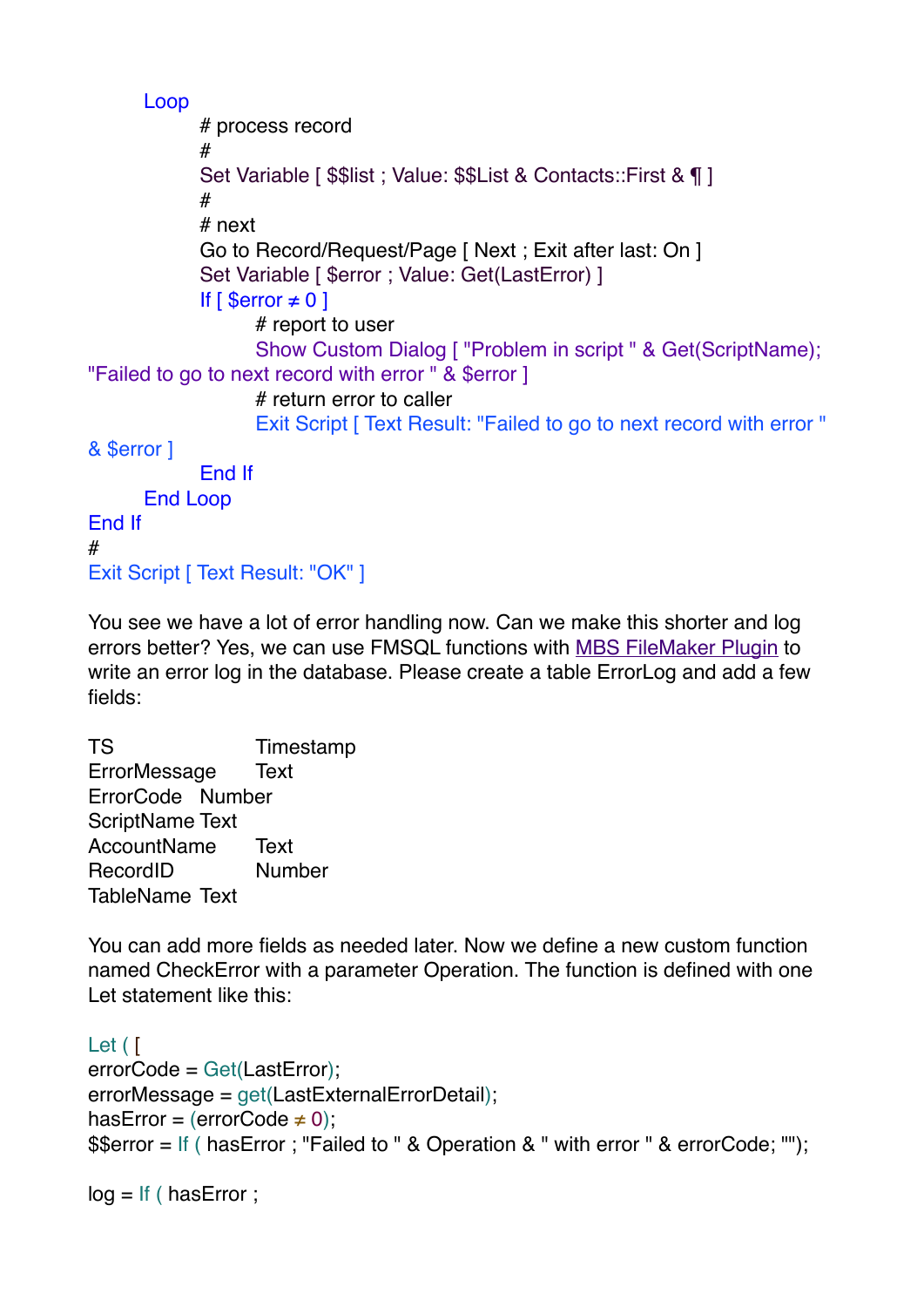```
MBS( "FM.InsertRecord"; Get(FileName); "ErrorLog";
     "TS"; get(CurrentTimestamp);
     "ErrorMessage"; errorMessage;
     "ErrorCode"; errorCode;
     "ScriptName"; get(ScriptName);
     "AccountName"; get(AccountName);
     "RecordID"; get(RecordID);
     "TableName"; get(LayoutTableName);
     "Operation"; Operation
```
))

]; hasError )

As you see we query error status from FileMaker and check if the error code is not zero. If we have an error, we use [SQL](https://www.mbsplugins.eu/component_SQL.shtml) functions in [MBS FileMaker Plugin](https://www.monkeybreadsoftware.com/filemaker/) to log the error to a table. Please make sure you have a table occurrence for ErrorLog in your relationship graph.

The Operation parameter to the CheckError function is used to log what we tried to do in the script and is used to populate the error message. If you have multiple "Go To Layout" script steps, you may prefer to include a prefix to specify which calls. If ever FileMaker gets a Get(LineNumber) function, we could query it here to return the line number in the current script.

We set \$\$error with the error message as we return that from the script in case of an error. This helps to avoid us typing the error message twice when using the Custom Function as we can return \$\$error in the Exit Script step. Also you can see it in data viewer when stepping through the script.

The MBS call to **FM.InsertRecord** creates the log record. This is a thin wrapper around [FM.ExecuteFileSQL](https://www.mbsplugins.eu/FMExecuteFileSQL.shtml) where the plugin builds the SQL itself. Be sure to test this once to make sure you have all data types correctly. e.g. if you created RecordID as text field, you may see "[MBS] ERROR: FQL0013/(1:134): Incompatible types in assignment." as the record number from Get(RecordID) is a number. Be sure to verify the custom function works.

If you like to see a message box, you can add this line to the Let statement's list of assignments:

r = if (hasError; MBS("MsgBox"; \$\$error));

This uses our little Msgbox function to show a dialog box with the error message.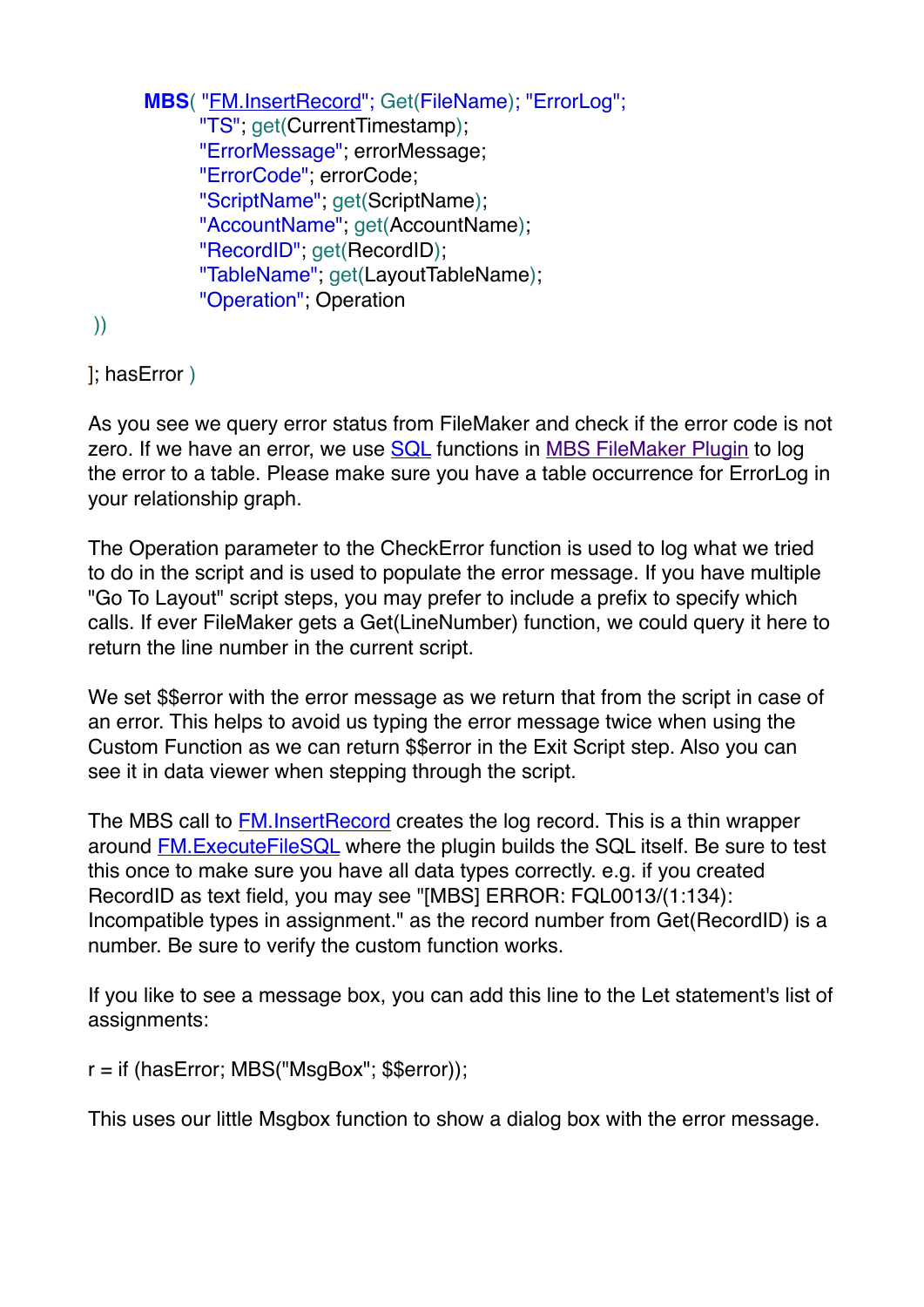## **Check for context**

Not sure if you know it, but be prepared for every script to be triggered at anytime by anyone. You probably enable fmp:// URL script triggering, AppleScript access or you may use a plugin with a start script function. Even the FileMaker iOS SDK provides a function to trigger scripts from your delegate in Swift or Objective-C.

As a little check, we may just check if the current privilege name is [Full Access] to make sure it's not a regular user account:

```
If [ Get(CurrentPrivilegeSetName) ≠ "[Full Access]" ]
      Exit Script [ Text Result: "Not allowed to run here." ]
End If
```
Some scripts are supposed to run on server or client, so you can check the server status via Get(ApplicationVersion) and exit the script if called on the wrong process:

```
If \lceil Position(Get(ApplicationVersion);"server";1;1) = 0 ]
      # not on server
      Exit Script [ Text Result: "Must run on server." ]
End If
```
## **Final Script**

The final script looks like this:

```
# avoid error dialogs to user and don't let them cancel it
Set Error Capture [ On ]
Allow User Abort [ Off ]
#
If [ Get(CurrentPrivilegeSetName) ≠ "[Full Access]" ]
      Exit Script [ Text Result: "Not allowed to run here." ]
End If
#
# go to first step
Go to Layout [ "MyTable" (MyTABLE) ; Animation: None ]
If [ CheckError("Go To Layout") ]
      Exit Script [ Text Result: $$error ]
End If
#
Perform Find [ Restore ]
If [ CheckError("Perform Find") ]
      Exit Script [ Text Result: $$error ]
End If
```